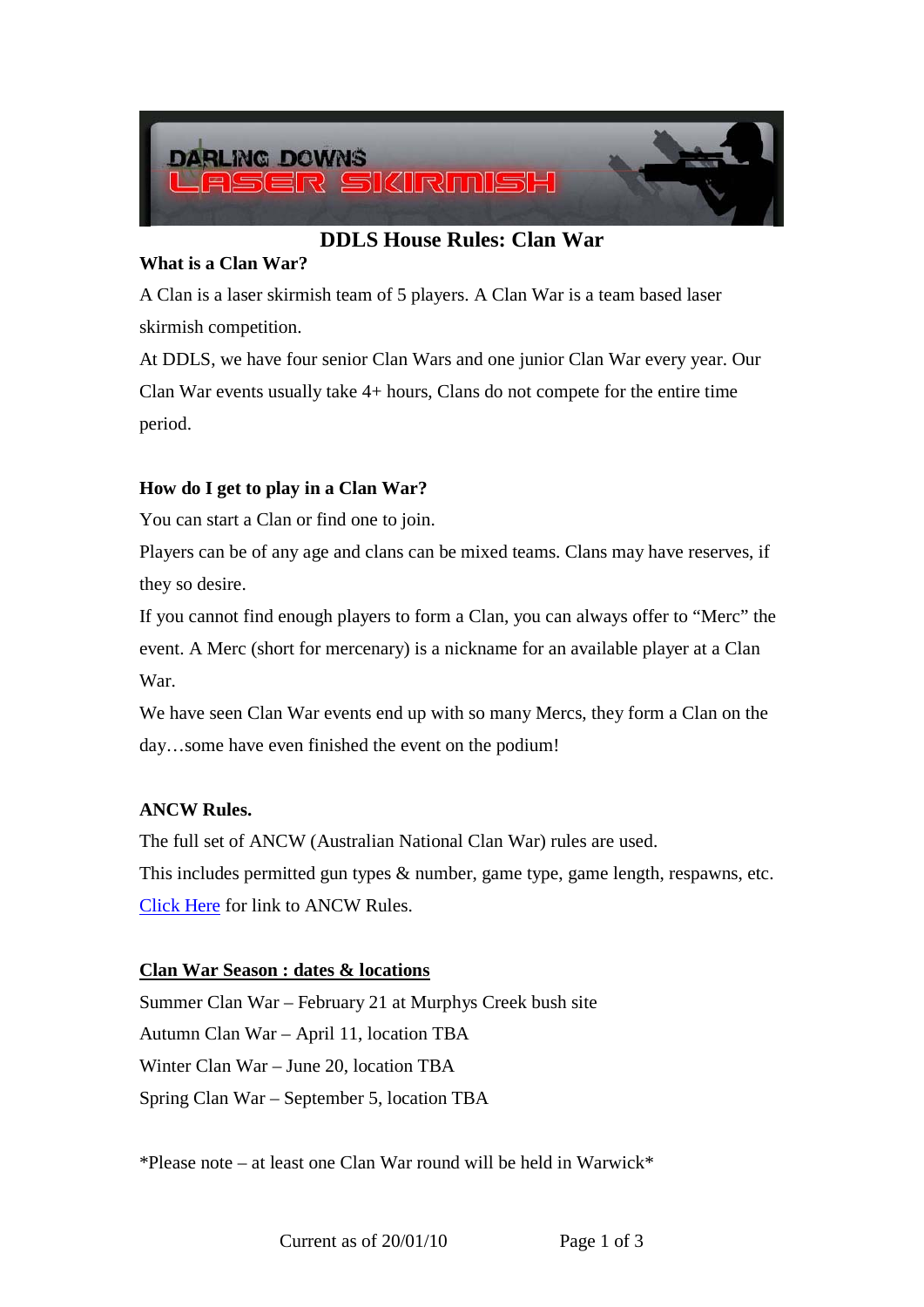### **Clan War House Rules**

**1.** Factory guns only. No custom guns.

- **2.** Gun modifications allowed:
	- Choice of paint colour/stickers,
	- $\blacksquare$  additional hand grip/s,
	- $\blacksquare$  choice of scope/sight.

**3.** Clan Members Registration

The first time a Clan competes in an annual Clan War, the Clan must register all players names. This is required for annual points.

**4.** Scoring at a Clan War

At a Clan War, Clans compete for points to decide which Clans are going into the finals. The finals will decide  $1<sup>st</sup>$ ,  $2<sup>nd</sup>$ ,  $3<sup>rd</sup>$  and  $4<sup>th</sup>$  places; these placings are irrelevant to points earned during the competition, as the finals are sudden death format. Players of the winning Clan receive take home medals and their clan name will be recorded on the seasonal shield.

**5.** Annual Shield & Annual Points

The annual shield is awarded to the clan with the highest overall points at the end of the Clan War season.

Available points for the annual shield:  $1<sup>st</sup>$  place = 5 points,  $2<sup>nd</sup>$  place = 4 points,  $3<sup>rd</sup>$ place = 3 points,  $4<sup>th</sup>$  place = 2 points and every other placing receives 1 point. For a Clan to be awarded points for the annual shield, they must compete with at least

3 of the original; 5 players in every round.

A clan can name itself whatever it wants, it is the players that determine if it is the same clan for the purpose of annual point scores.